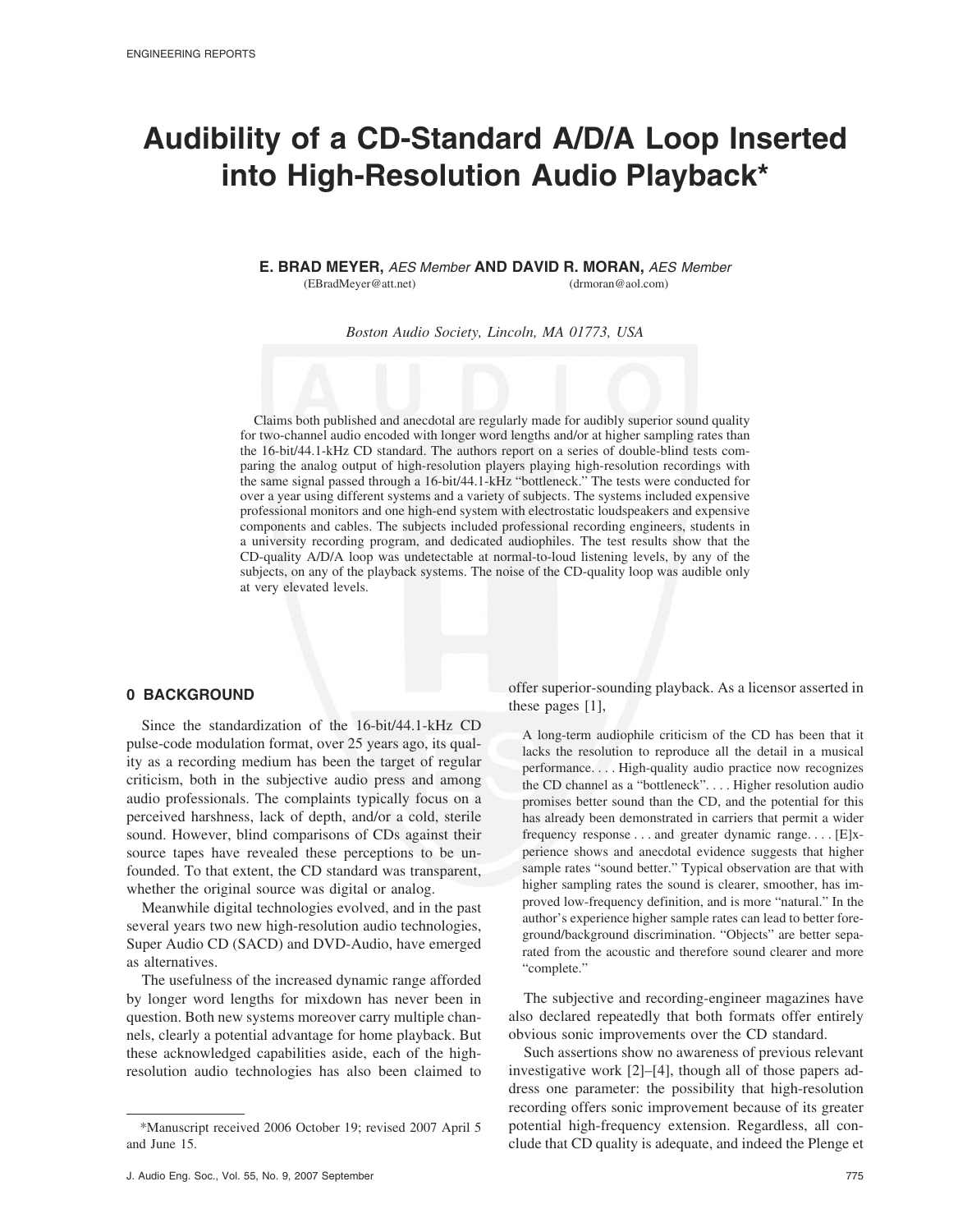al. [2], at the dawn of the CD era, implied that even its bandwidth might be more than is needed.

### **1 THE TESTS**

Despite the claims made for them, neither SACD nor DVD-A, so far as the authors know, has been subject to properly controlled blind testing of its superiority to CD audio; at least no such results have been published. With the printing of the characterizations in Stuart's lead paper [1] in this *Journal,* it became clear that it was well past time to settle the matter scientifically. This engineering report, then, describes double-blind comparisons of highresolution stereo playback with the same two-channel analog signal looped through a 16/44.1 A/D/A chain (see Fig. 1). Unlike the previous investigations, our tests were designed to reveal any and all possible audible differences between high-resolution and CD audio, many of which, according to published claims, occur within the commonly accepted audio bandwidth. The theoretical sonic advantages of the high-resolution signal should not survive the degrading 16/44.1 "bottleneck," and differences would be audible.

With the help of about 60 members of the Boston Audio Society and many other interested parties, a series of double-blind (A/B/X) listening tests were held over a period of about a year. Many types of music and voice signals were included in the sources, from classical (choral, chamber, piano, orchestral) to jazz, pop, and rock music. The subjects included men and women of widely varying ages, acuities, and levels of musical and audio experience; many were audio professionals or serious students of the art.

Most of the tests were done using a pair of highly regarded, smooth-measuring full-range loudspeakers in a rural listening room with an ambient noise floor of about 19 dBA SPL, all electronics on (see Fig. 2). We also took the test setup to several other locations: a Boston-area mastering facility with very large four-way studio monitors; a local university audio facility, again with large highpowered monitors in a custom-designed listening space (the subjects for this test were students in the recording program); and a private high-end listening room equipped with well-reviewed electrostatic loudspeakers and very expensive electronics and cables. In all venues we performed informal tests of the subjects' upper hearing limits to see whether there was a correlation between this parameter and the audibility of differences.

For the CD loop we used a well-regarded professional CD recorder with real-time monitoring. Levels in both channels were matched to within 0.1 dB using a very high-performance adjustable analog gain stage, which was always in the 16/44.1 signal path. Audio switching was handled by an ABX CS-5 double-blind comparator (see Fig. 3).

High-resolution audio offers a lower digital noise floor, so playback levels are a significant factor. Does the lower noise have any practical consequence, given modern compression techniques and existing noise floors in microphones, preamplifiers, and mixing consoles? We found that most of the SACD and DVD-A recordings produced what might be termed realistic playback (that is, the subjects heard the sources loudly and clearly, with natural timbres and appropriate scale but without discomfort) at a system gain such that a 1-kHz octave band of noise re-



Fig. 1. Block diagram of test setup for double-blind comparison of high-resolution stereo playback with same two-channel analog signal looped through a 16/44.1 A/D/A chain. (Drawing by Roy Allison.)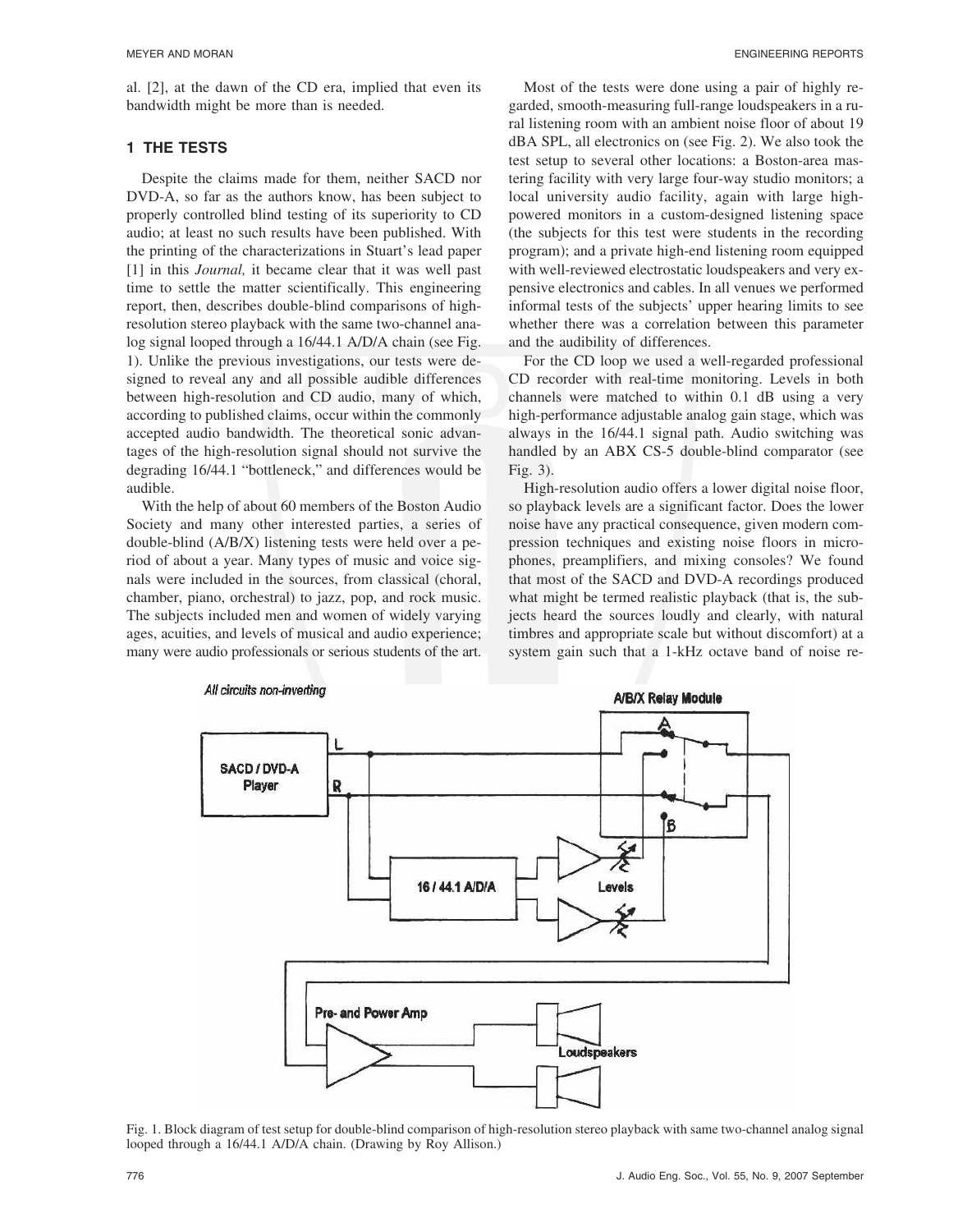corded at an average level of −16 dBFS produced an SPL at the listening position of 85 dB, unweighted. For some classical recordings of very wide dynamic range, listening levels 5–7 dB higher than this were used from time to time.

The test signal we used to produce 85 dB SPL at our standard gain is available on the Boston Audio Society Web site. The downward frequency sweep, used at the same playback level as a quick test of high-frequency hearing limits in our subjects, can be found on the same page, at [www.bostonaudiosociety.org/media](http://www.bostonaudiosociety.org/media).

### **2 THE RESULTS**

The test results for the detectability of the 16/44.1 loop on SACD/DVD-A playback were the same as chance: 49.82%. There were 554 trials and 276 correct answers. The sole exceptions were for the condition of no signal and high system gain, when the difference in noise floors of the two technologies, old and new, was readily audible.

As the tests progressed, we repeatedly sorted the data for correlations with age, sex, upper frequency hearing limit, or experience. No such correlations have emerged. Specifically, on music at normal levels as defined here, audiophiles and/or working recording-studio engineers got 246 correct answers in 467 trials, for 52.7% correct. Females got 18 in 48, for 37.5% correct. Those subjects able to hear tones above 15 kHz got 116 in 256 trials, for 45.3% correct; listeners aged 14–25 years old (who were, as it turned out, the same group), also got 116 correct in 256 trials, 45.3%. The "best" listener score, achieved one single time, was 8 for 10, still short of the desired 95% confidence level. There were two 7/10 results. All other trial totals were worse than 70% correct.

Furthermore, none of the more elaborate and expensive playback systems (for which the subjects were all dedicated amateur audiophiles, active students in a professional recording program, and/or experienced working professionals) revealed detectable differences on music, again at levels as defined previously.

In one brief test with two subjects we added 14 dB of gain to the reference level quoted and tested the two sources with no input signal, to see whether the noise level of the CD audio channel would prove audible. Although one of the subjects was uncertain of his ability to hear the noise, both achieved results of 10/10 in detecting the CD loop. (We have not yet determined the threshold of this effect. With gain of more than 14 dB above reference, detection of the CD chain's higher noise floor was easy, with no uncertainty. Tests with other subjects bore this out.)



Fig. 2. Critical listening position for majority of tests.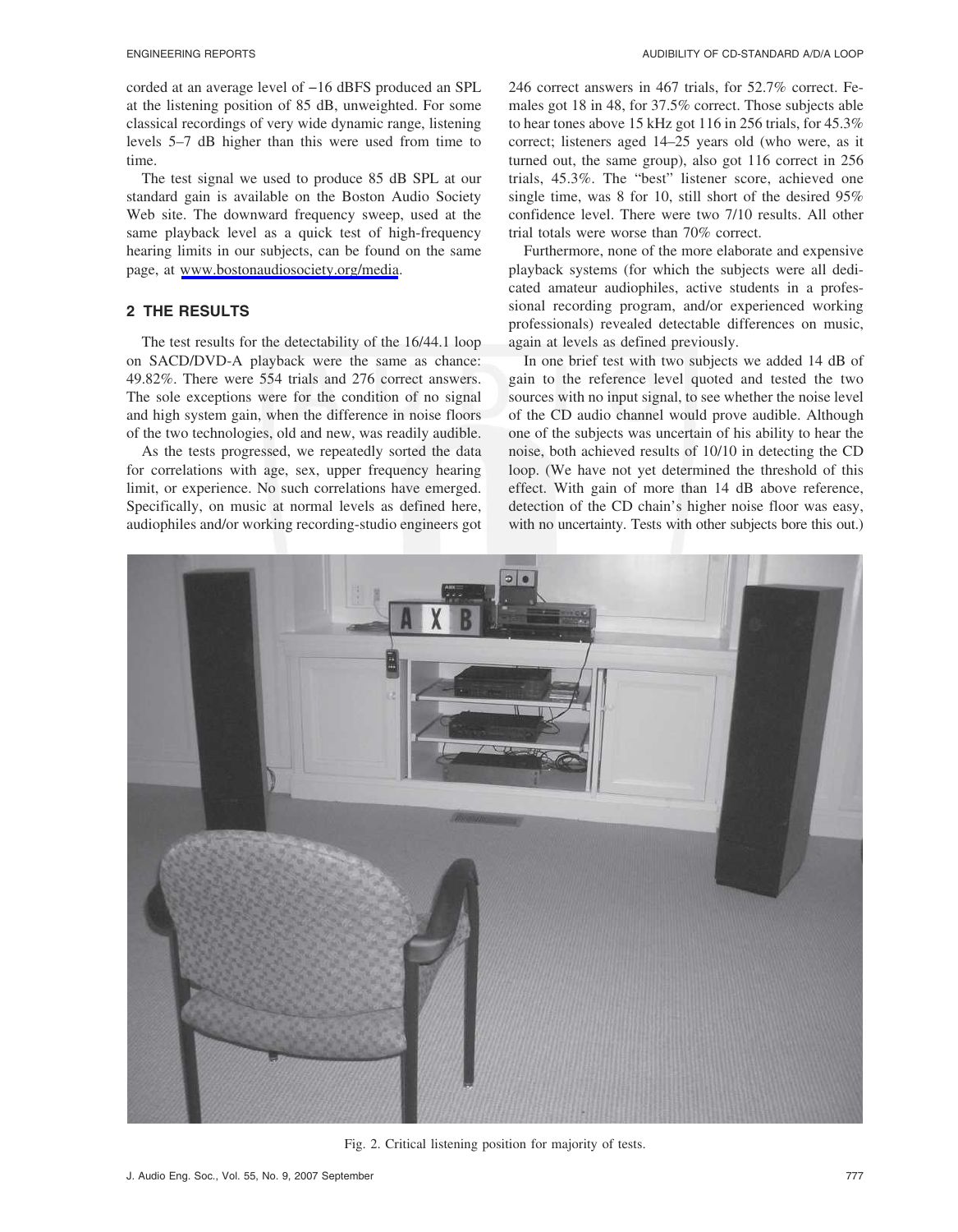The high-resolution sources when played back at the +14-dB level were unpleasantly (often unbearably) loud, and modern, aggressively mastered CDs even more so. Room tone and/or preamplifier noise in almost all recordings masked the 16/44.1 noise floor, though we did find one or two productions in which there was a detectable difference in room tone at gain settings of +20 dB or more above the reference level. At these very high gains we could also hear subtle low-level decoding errors in all but the most expensive of the high-resolution players.

From the many different recordings we used it emerged that almost no music or voice program, recording venue, instrument, or performer exceeds the capabilities of a wellimplemented CD-quality record/playback loop. The CD has adequate bandwidth and dynamic range for any home reproduction task, and it is a rare playback venue that is quiet enough to reveal the 16-bit noise floor of our A/D/A loop—which has no noise shaping and was therefore less than optimal in this regard—even at gains above our reference.

#### **3 CONCLUSIONS**

We have analyzed all of the test data by type of music and specific program; type of high-resolution technology; age of recording; and listener age, gender, experience, and hearing bandwidth. None of these variables have shown any correlation with the results, or any difference between the answers and coin-flip results.

The previous work cited, some of it at the very beginning of the CD era and some more recent, pointed toward our result. With the momentum of widespread "high-rez" anecdotes over the last decade, culminating in the Stuart assertions, we felt the need to go further and perform a

thorough, straightforward double-blind level-matched listening test to determine whether 16/44.1 technology would audibly degrade the sound of the best high-resolution discs we could find. We used a large and varied sample of serious listeners; we conducted our tests using several different types of high-quality playback systems and rooms; and we took as much time as we felt necessary to establish the transparency of the CD standard.

Now, it is very difficult to use negative results to prove the inaudibility of any given phenomenon or process. There is always the remote possibility that a different system or more finely attuned pair of ears would reveal a difference. But we have gathered enough data, using sufficiently varied and capable systems and listeners, to state that the burden of proof has now shifted. Further claims that careful 16/44.1 encoding audibly degrades highresolution signals must be supported by properly controlled double-blind tests.

# **4 A NOTE ON HIGH-RESOLUTION RECORDINGS**

Though our tests failed to substantiate the claimed advantages of high-resolution encoding for two-channel audio, one trend became obvious very quickly and held up throughout our testing: virtually all of the SACD and DVD-A recordings sounded better than most CDs sometimes much better. Had we not "degraded" the sound to CD quality and blind-tested for audible differences, we would have been tempted to ascribe this sonic superiority to the recording processes used to make them.

Plausible reasons for the remarkable sound quality of these recordings emerged in discussions with some of the engineers currently working on such projects. This portion



Fig. 3. Test setup for block diagram in Fig. 1.